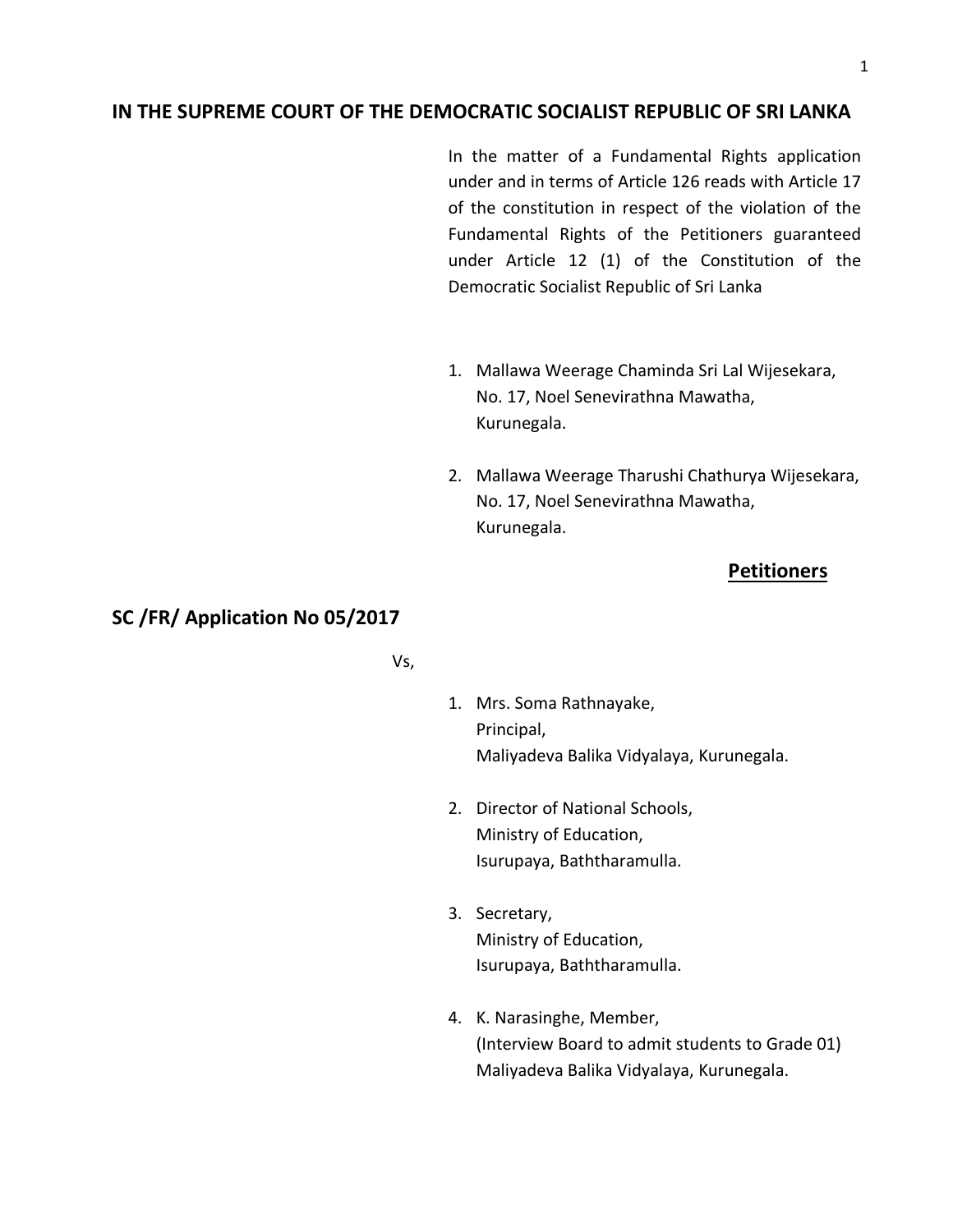- 5. B.H.C.M. Abeysinghe, Member, (Interview Board to admit students to Grade 01) Maliyadeva Balika Vidyalaya, Kurunegala.
- 6. P.H.N. Karunasiri, Member, (Interview Board to admit students to Grade 01) Maliyadeva Balika Vidyalaya, Kurunegala.
- 7. S.M.P.B. Siriwardhana, Member, (Interview Board to admit students to Grade 01) Maliyadeva Balika Vidyalaya, Kurunegala.
- 8. D.M.B. Dissanayake, Chairman, (Appeal Board to Admit Students to Grade 01) Maliyadeva Balika Vidyalaya, Kurunegala.
- 9. S.A.N. de. Silva, member, (Appeal Board to Admit Students to Grade 01) Maliyadeva Balika Vidyalaya, Kurunegala.
- 10. Ms. E.M.P. Senehelatha, Member, (Appeal Board to Admit Students to Grade 01) Maliyadeva Balika Vidyalaya, Kurunegala.
- 11. Ms. U.N. Biso Menike, Member, (Appeal Board to Admit Students to Grade 01) Maliyadeva Balika Vidyalaya, Kurunegala.
- 12. C.D. Kahandawaarachchi, Member, (Appeal Board to Admit Students to Grade 01) Maliyadeva Balika Vidyalaya, Kurunegala.
- 13. W. Ananda Weerasinghe, Member, (Appeal Board to Admit Students to Grade 01) Maliyadeva Balika Vidyalaya, Kurunegala.
- 14. Hon. Attorney General, Department of Attorney General, Colombo 12.

## **Respondents**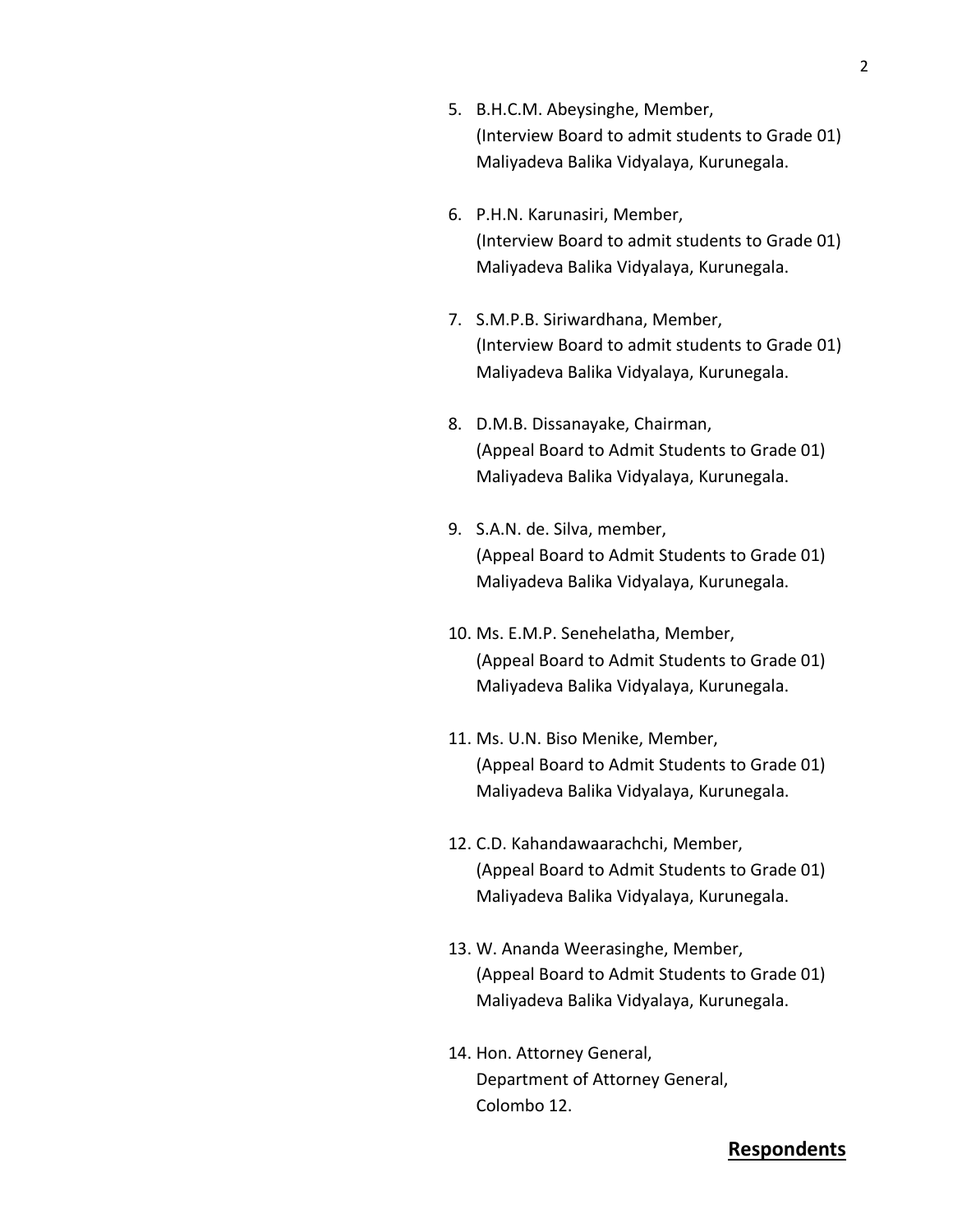**Before: S.E. Wanasundera PC J B.P. Aluwihare PC J Vijith K. Malalgoda PC J**

**Counsel:** Dr. S.F.A. Cooray with Buddhika Gamage for the Petitioners Suren Gnanaraj State Counsel for the Respondents

Argued on: 26.07.2017

**Judgment on:** 31.10.2017

#### **Vijith K. Malalgoda PC J**

Out of the two Petitioners before this court, the  $2^{nd}$  Petitioner is a minor aged five years and the first Petitioner is the father of the  $2<sup>nd</sup>$  Petitioner.

The  $1<sup>st</sup>$  Petitioner as the father, applied for admission of the  $2<sup>nd</sup>$  Petitioner to grade one of Maliyadewa Balika Vidyalaya Kurunegala under the category, children of residents in close proximity to the school as laid down in clause 6.1 of the circular No. 17/2016 dated  $16<sup>th</sup>$  Mav 2016. which governed the school admission to grade one, for the year 2017.

Clause 6 (a) of the said circular had identified seven categories under which children were admitted to government schools, and the criteria for selection and the marking scheme in respect of each category are laid down in the said circular issued by the 3<sup>rd</sup> Respondent. It is not disputed that the application submitted to Maliyadeva Balika Vidyalaya by the  $1<sup>st</sup>$  Petitioner was under the category of children of the parents of close proximity which is identified under clause 6 a (i) of the circular.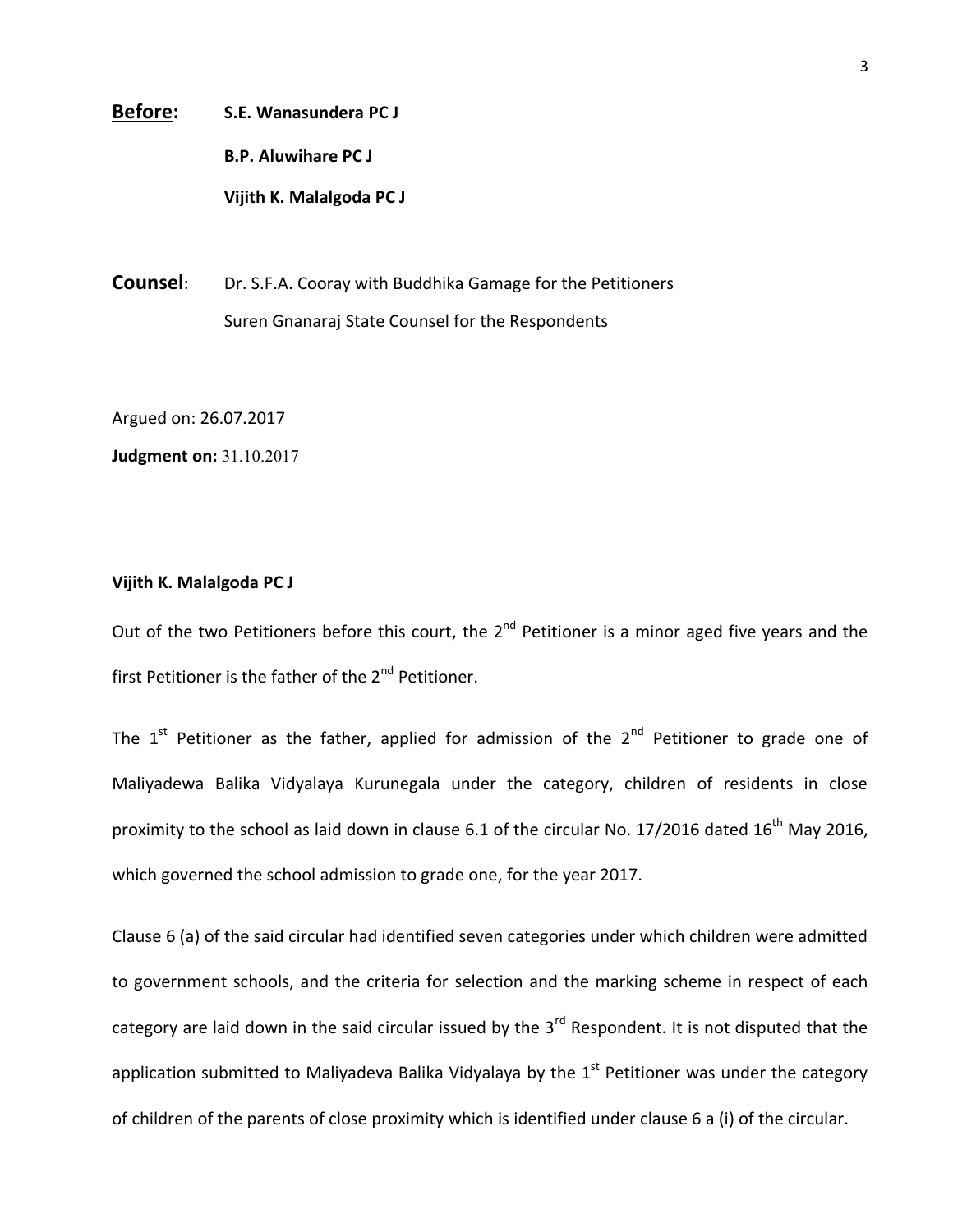Under clause 6.1, 50% of the total numbers of vacancies are allocated to the children who come under the said category. How such parents should establish their residence and how the marks should be allocated based on the documents produced by the Applicant is identified under the said clause.

As observed by this Court maximum of 35 marks are allocated for establishing the residence by the Electoral Registers during the last five years. If the names of the both parents were included in the electoral register for 5 years, the applicant is eligible to obtain the maximum 35 marks under that category. Maximum of 50 marks are allocated to the distance and maximum of 10 marks are given to the nature of the ownership to the property and the balance 5 marks given for the additional documents submitted in proof of the residence under the said circular.

Out of the 50 marks allocated to the proximity, 5 marks are deducted to each school that come within the distance between the Applicant's house and the school applied for, which has a primary section where the applicant can gain admission.

As revealed before us the Petitioner had applied for admission of the  $2^{nd}$  Petitioner to grade one of Maliyadewa Balika Vidyalaya under the aforesaid category and in support of his application, submitted several documents including, Title Deeds and extracts of Electoral Registers. At the time the Petitioner submitted the application, his permanent residence was at No. 17, Noel Senevirathne Mawatha, Kurunegala.

When the Petitioner attended the interview he was issued with a document where he has to enter marks according to the circular and according to the Petitioner, he could obtain 97.5 marks under the said category. Petitioner when faced the interview, had entered 97.5 marks in the relevant column. However the interview board had given only 71.2 marks to the Petitioner at the interview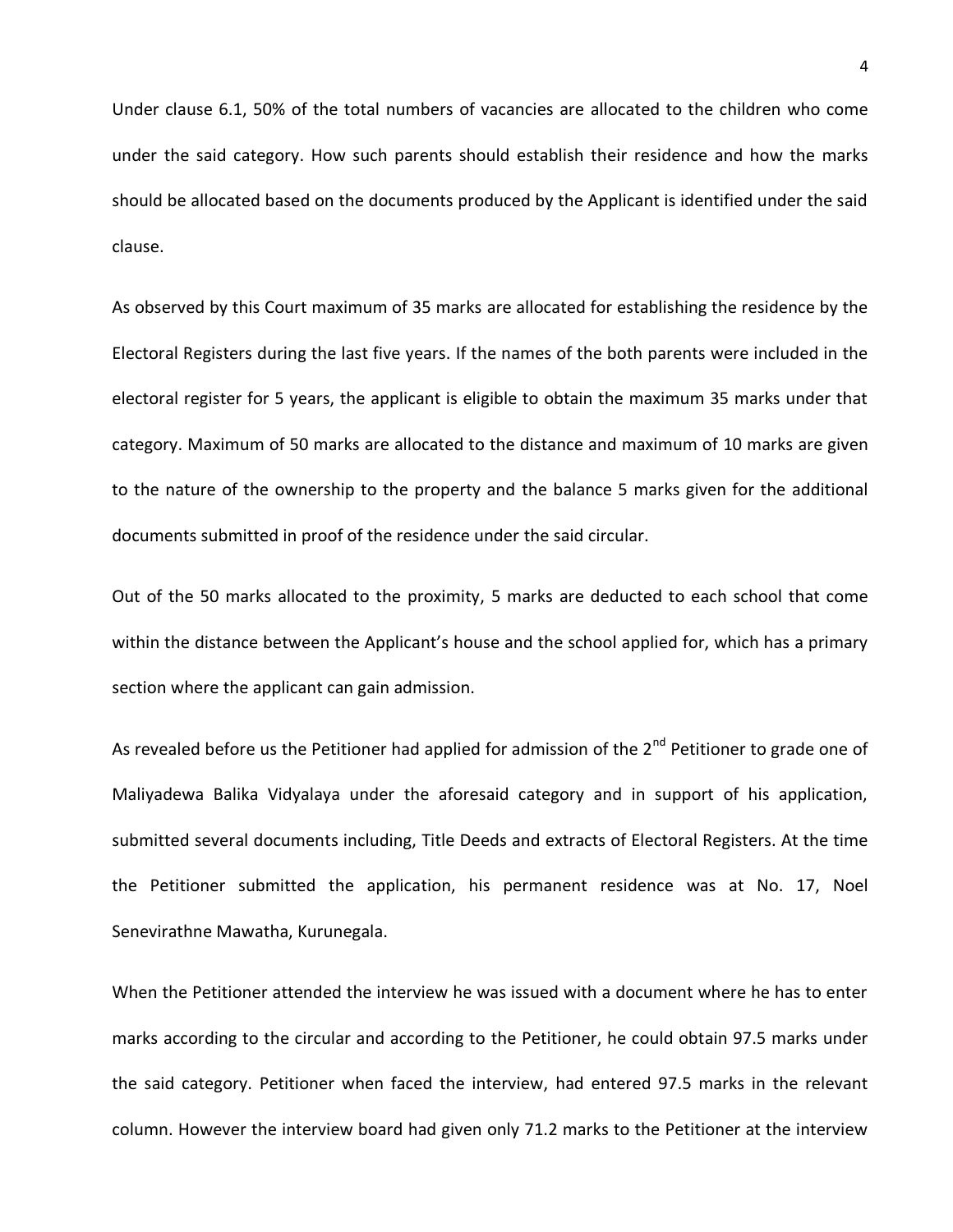and the said marks were entered in the third column of the document given to the Petitioner. When the final selection list was displayed, the  $1<sup>st</sup>$  Petitioner was made to understand that, the cut of mark for the proximity category was 84 marks and therefore the application by the 2<sup>nd</sup> Petitioner was rejected. Being dissatisfied with the said decision, the  $1<sup>st</sup>$  Petitioner had submitted an appeal under the provisions of the said circular and faced an appeal hearing, but the decision of the Selection Board was not changed by the Appeal Board.

The present application is against the decisions of both the Selection Board and the Appeal Board, where the Petitioner complains that the Fundermental Rights guaranteed under Article 12 (1) of the Constitution of the Democratic Socialist Republic of Sri Lanka had been infringed by the decisions referred to above.

As observed by me, the Petitioners' complaint before this court was mainly based on the allocation of marks under the category of establishing residence through Electoral Register, where the Petitioner is entitled to obtain 35 marks to gain admission.

In this regard the Petitioners had placed the following material before this court;

- a) That the Petitioners resided at No. 79, Negombo Road, Kurunegala from 2008 to 2013 under a lease agreement attested by Buddhadeva Gunarathne Notary Public. In support of the said lease, the Petitioners have submitted before the interview panel,
	- i. Lease agreement for the said period
	- ii. Copy of the National Identity Card
	- iii. The Electoral Registers
	- iv. Bank statements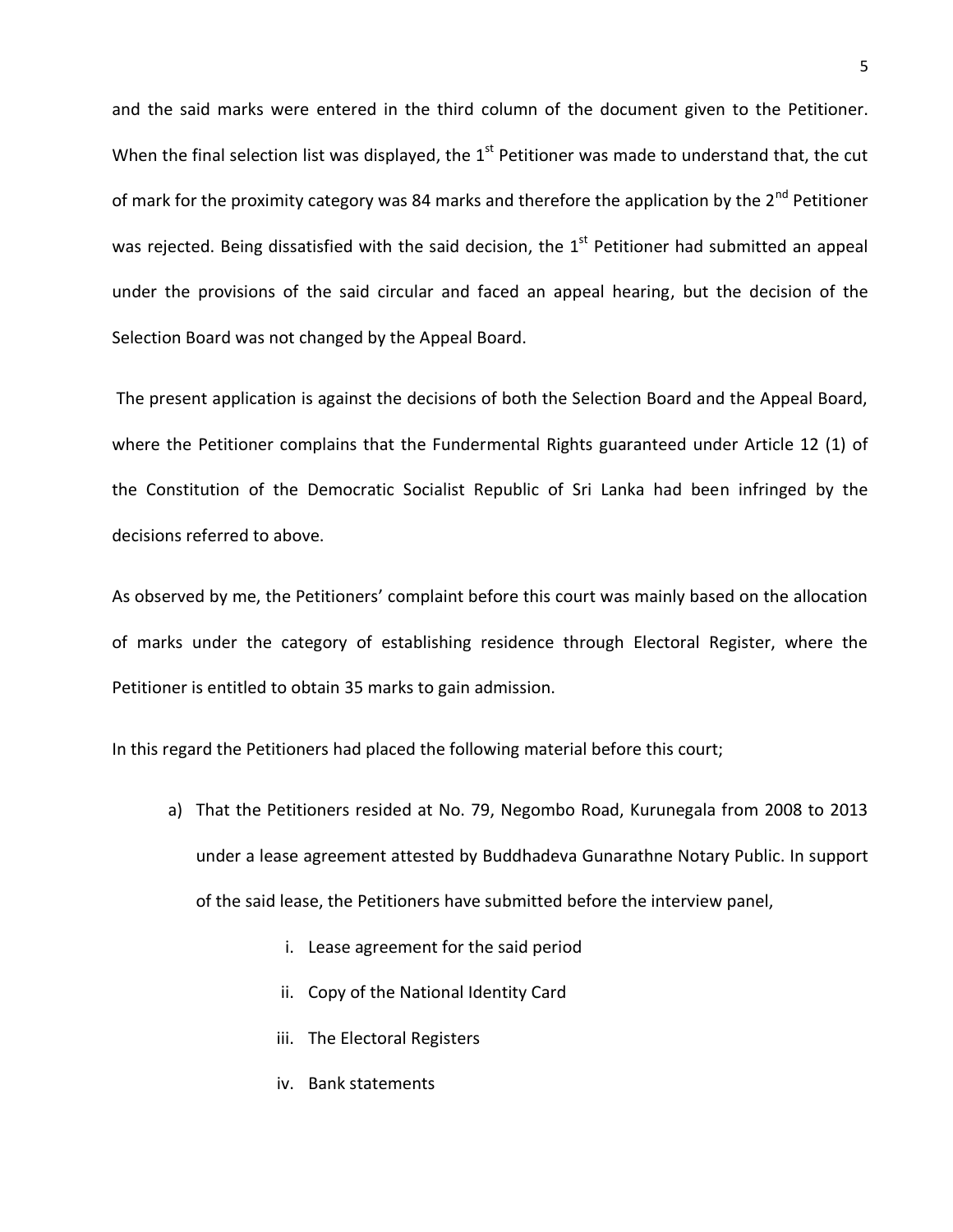- b) That the distance from the said premises to Maliyadeva Balika Vidyalaya was 711.9 meters
- c) That the Petitioners had shifted to their present residence at No.17, Noel Senevirathne Mawatha, in September 2013, when the  $1<sup>st</sup>$  Petitioner purchased the said premises on  $20<sup>th</sup>$  September 2013 by Transfer deed No520 attested by Buddhadeva Gunarathne Notary Public.
- d) That the distance from the new premises to Maliyadeva Balika Vidyalaya was 257.7 meters.
- e) That both the residences referred to above; i.e. No 79, Negombo Road and No 17, Noel Senevirathne Mawatha comes under the same Polling Division (Kurunegala –'O') and Grama Niladhari Division (No. 839).

In the said circumstances the Petitioners have submitted that allocation of only 14 marks out of 35 marks under the said category was arbitrary, unreasonable, illegal and the said refusal to grant full marks under the said category when the  $1^{st}$  Petitioner had lived over 7 years in the same Grama Niladhari Division was discriminatory and in violation of the equal protection of the law guaranteed under Article 12(1) of the Constitution of the Democratic Socialist Republic of Sri Lanka.

When considering the above material placed before this court it appears that the case before us requires careful analysis of the provisions of circular 17/2016, issued by the Secretary, Ministry of Education with regard to the school admissions for Grade 01, in the year 2017. As revealed above, the Petitioners have shifted their place of residence in the year 2013 but, continued to stay within the same Grama Niladhari Division and the Polling Division. When the  $1<sup>st</sup>$  Petitioner submitted the application to Maliyadeva Balika Vidyalaya in the year 2016 for admission of the 2<sup>nd</sup> Petitioner for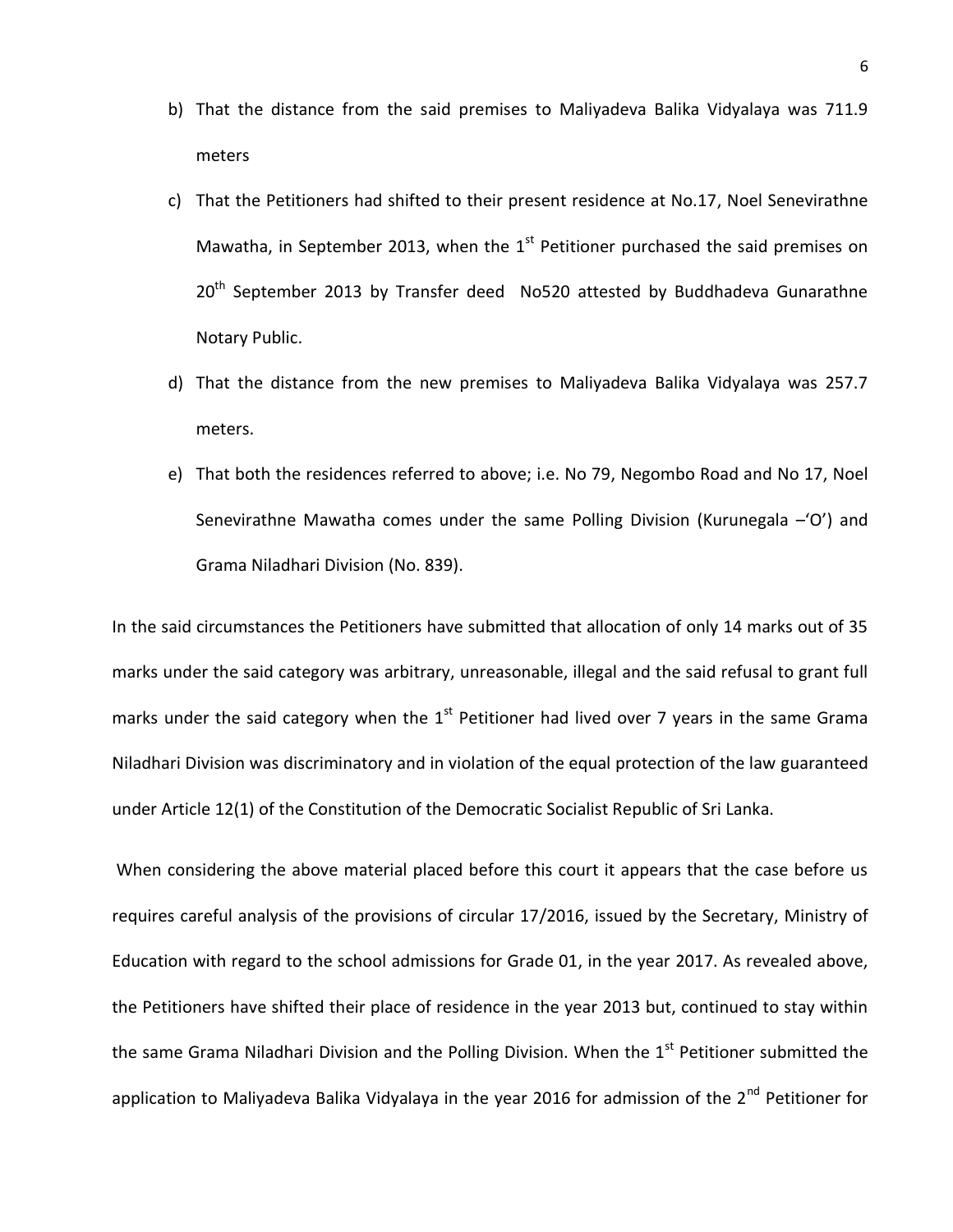the year 2017, the Petitioner's family had stayed only two years in the new address at No.17, Noel Senevirathne Mawatha.

As observed by this court, when an applicant had relied on his Residence in more than one place for the purpose of school admission, how the marks should be allocated in such a situation is also identified under the same circular.

The  $1<sup>st</sup>$  Respondent who is the principal of Maliyadeva Balika Vidyalaya, whilst denying the fact that the decision to grant 14 marks, both by the Interview Panel and the Appeal Board was made arbitrary, illegally and unreasonably, had placed the following material before this court;

- a) In terms of clause 6.0 (g) of the circular 17/2016 an applicant is required to submit documents in proof of residence, only with regard to the residence at which he resides at the time the application is submitted.
- b) According to clause 6.1 (1) (c) of the said circular, marks should only be awarded in relation to documents submitted in connection with the place of residence at the time of submitting the application.
- c) However the following exception is provided to the above rule by the said clause,

"Where an applicant has been a resident at another address within the same area during the five years period prior to the date of application, his application can be considered for granting marks, provided that the amount of marks that would be deducted for other schools (under clause 6.iii (a)) in close proximity to such residence would be the same in respect of both addresses."

d) When the two addresses provided by the Petitioner is considered under the above provision it is revealed that,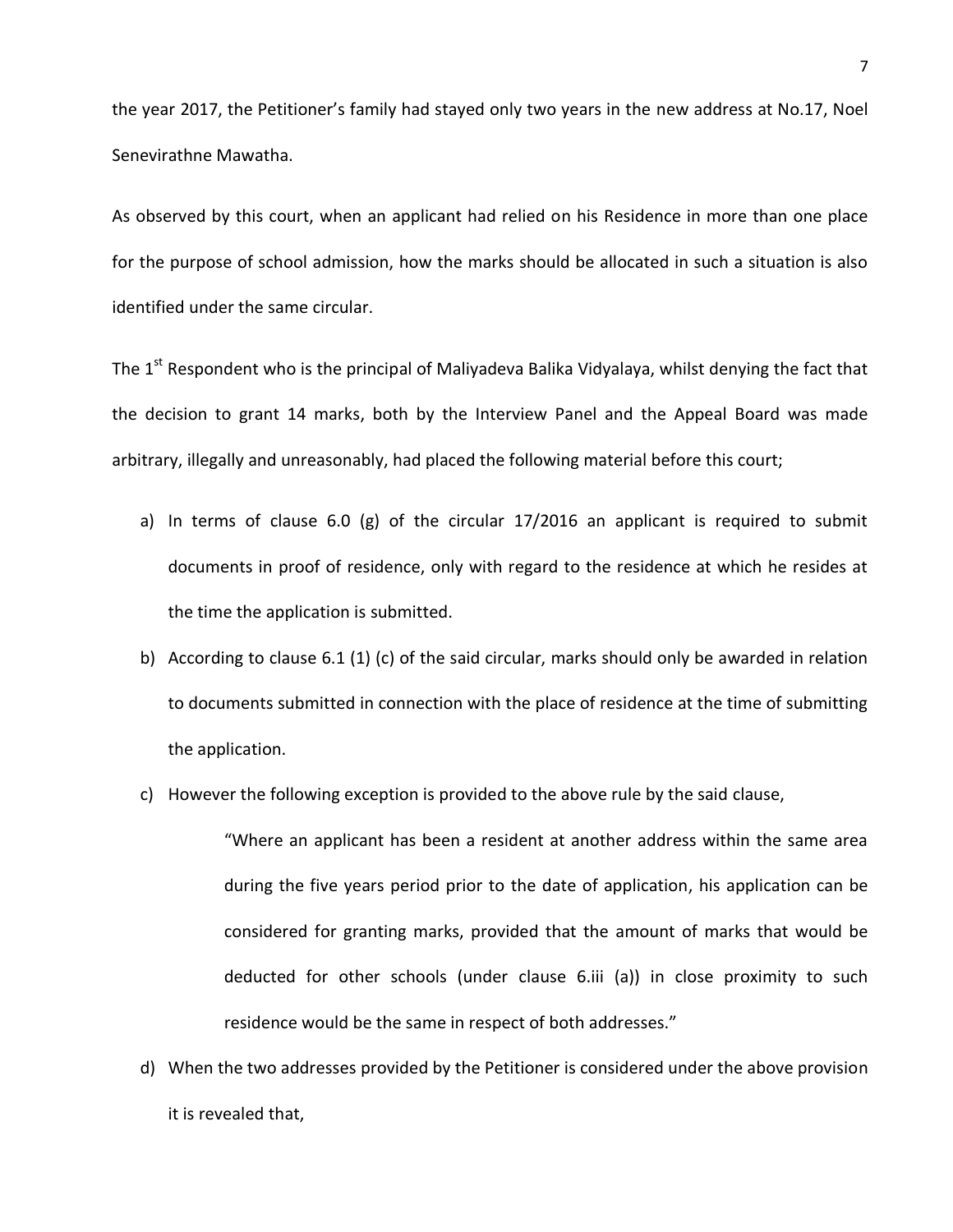- i. The address at No 79, Negombo Road, Kurunegala, (previous address for the period 2011, 2012 and 2013) there are two schools within close proximity, for which 10 marks are deductible from the total of 50 marks The two schools are Holy Family Balika Maha Vidyalaya and Wayamba Royal College
- ii. The current address at No.17, Noel Senevirathne Mawatha, (for the period 2014 and 2015) no marks would be deductible since no other schools were in close proximity.
- e) In the said circumstances the Petitioners are not entitled to be considered under the provisions of clause 6.1 (1)(c) of the said circular, since the amount of marks deductible for the two addresses are different to each other.
- f) Therefore both, the interview panel and the Appeal Board were prevented from allocating any marks for the years 2011, 2012 and 2013. The only marks that could be allocated to the Petitioners were, for the years 2014 and 2015 and 14 marks were allocated to the Petitioner by adhearing to the above provisions of the circular.

When considering the above material placed before this court by the 1<sup>st</sup> Respondent, it is observed that, under the provisions in clause 6.0 (g) read with clause 6.1 (1) (c), the documents can only be produced with regard to the residence at which the Applicant resides at the time the applications are submitted and the only exception to the above rule is the proviso to clause 6.1 (1) (c) which was referred to above.

Under the provisions of the said proviso, amount of marks that would be deducted for other schools in both addresses should be the same and when the deductible marks defer from each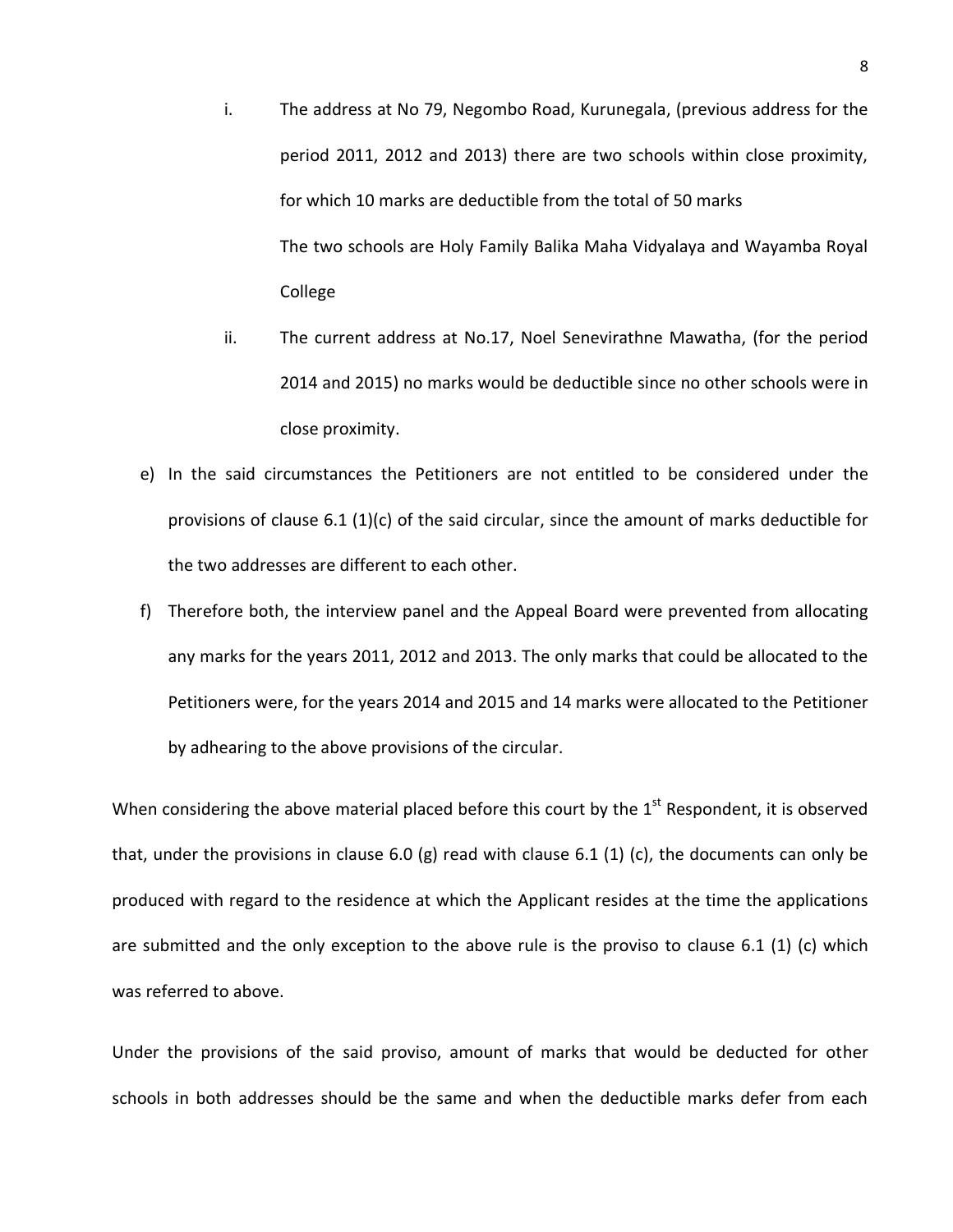other, the powers of the interview panel is limited to grant marks only to the address where the Applicant resides at the time the applications are submitted.

As revealed during the arguments before us, no marks were to be reduced with regard to the address where the Petitioner resides at the time the applications were submitted, but 10 marks were to be reduced for the earlier address namely No. 79, Negombo Road, Kurunegala. In the said circumstances the Petitioner was only entitled to obtain marks for the address where he resides at the time he submitted the application.

The Petitioner could only prove residence at the new address i.e. No. 17, Noel Senevirathne Mawatha, for two years only and in the said circumstances, he could only obtain 14 marks under the said category.

The interview panel as well as the Appeal Board had given only 14 marks under the said category, and the said decision of the interview panel and the Appeal Board were based on the provisions of the circular 17/2016 dated  $16<sup>th</sup>$  May 2016 which governed the school admissions to grade one for the year 2017.

A perusal of the material facts and a careful consideration of the said facts and the submissions, clearly indicate that the Interview Panel and the Appeal Board had strictly adhered to the provisions laid down in the circular pertaining to the admissions of children to Grade one for the year 2017 issued by the 3<sup>rd</sup> Respondent. The provisions in clause 6.1 (1) (c) is quite clear and there are no complexities on its application. Also one cannot find fault with the interpretation given by the said Panels in the allocation of marks under clause 6.1 (1) (c).

When considering the material discussed above there is no doubt that the authorities have allocated the relevant marks to the Petitioner in terms of the circular issued by the 3<sup>rd</sup> Respondent.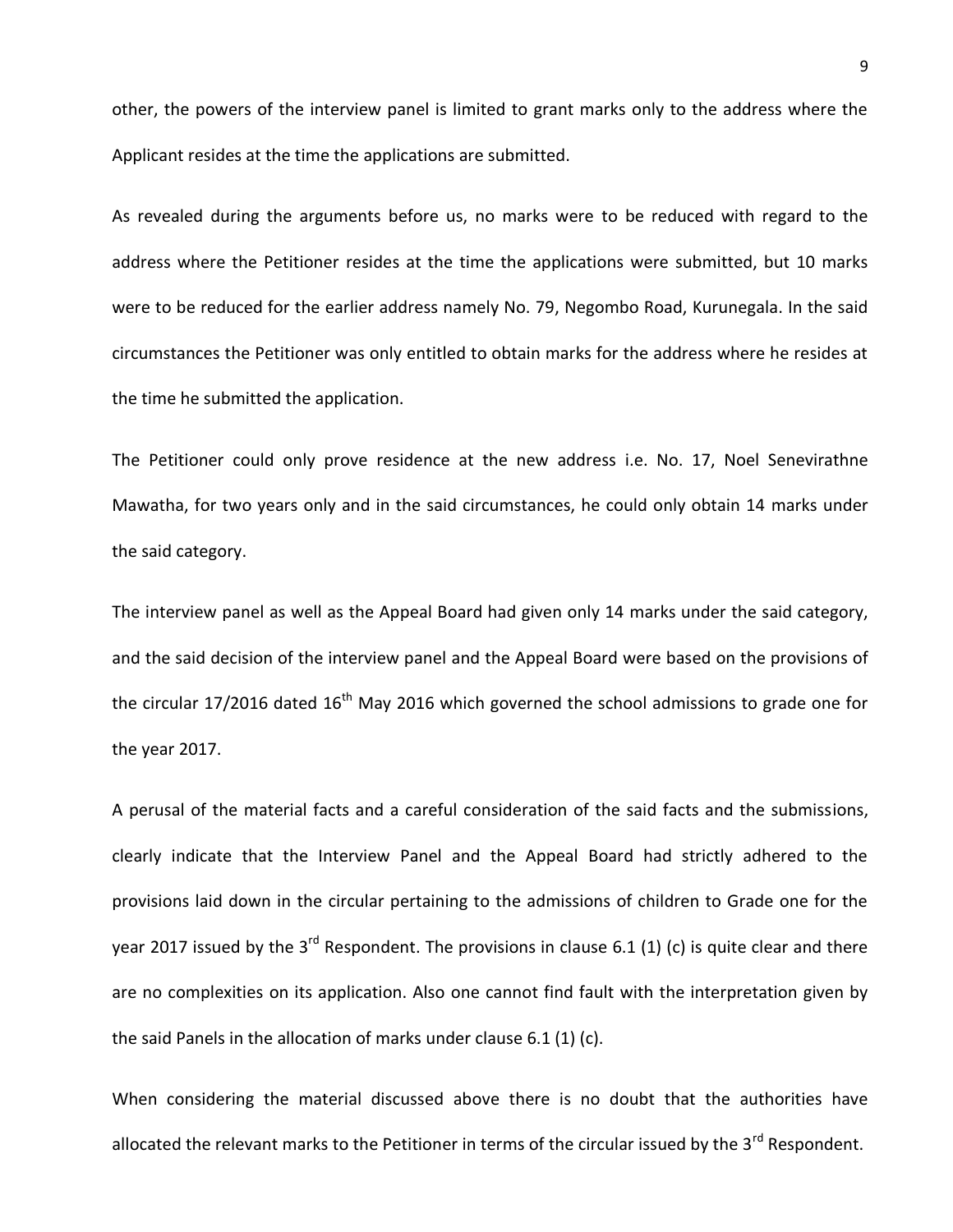The Petitioner had alleged the violation of Fundermental Rights guaranteed in terms of Article 12 (1) of the Constitution by failure to admit the  $2^{nd}$  Petitioner to Maliyadeva Balika Vidyalaya. Article 12 (1) of the Constitution deals with the right to equality and equal protection of Law. The guarantee of equality ensures that among equals the law should be equal and should be applied equally.

Even though the Petitioners have alleged that they are entitled to get 35 marks for establishing the residence by the electoral registers for the past 5 years, it was very clear as to how the marks were allocated to the Petitioner under clause 6.1 (1) (c) of the circular. It is to be noted that the Petitioner did not show that he was singled out for such discrimination as alleged by the Petitioner.

If a person complains of unequal treatment, the burden is on that person to place before this court, material that is sufficient to infer that unequal treatment had been meted out to him.

In the case of *Ashutosh Gupta V. State of Rajasthan (2002) 4SCC 41* the Indian Supreme Court, discussed this position as follows;

"There is always a presumption in favour of the constitutionality enactment and the burden is upon him who attacks it to show that there has been a clear transgression of the Constitutional principles. The presumption of constitutionality stems from the wide power of classification, which the legislature must, of necessity possess in making laws operating differently as regards different groups of persons in order to give effect to policies. It must be presumed that the legislature understands and correctly appreciates the need of its own people."